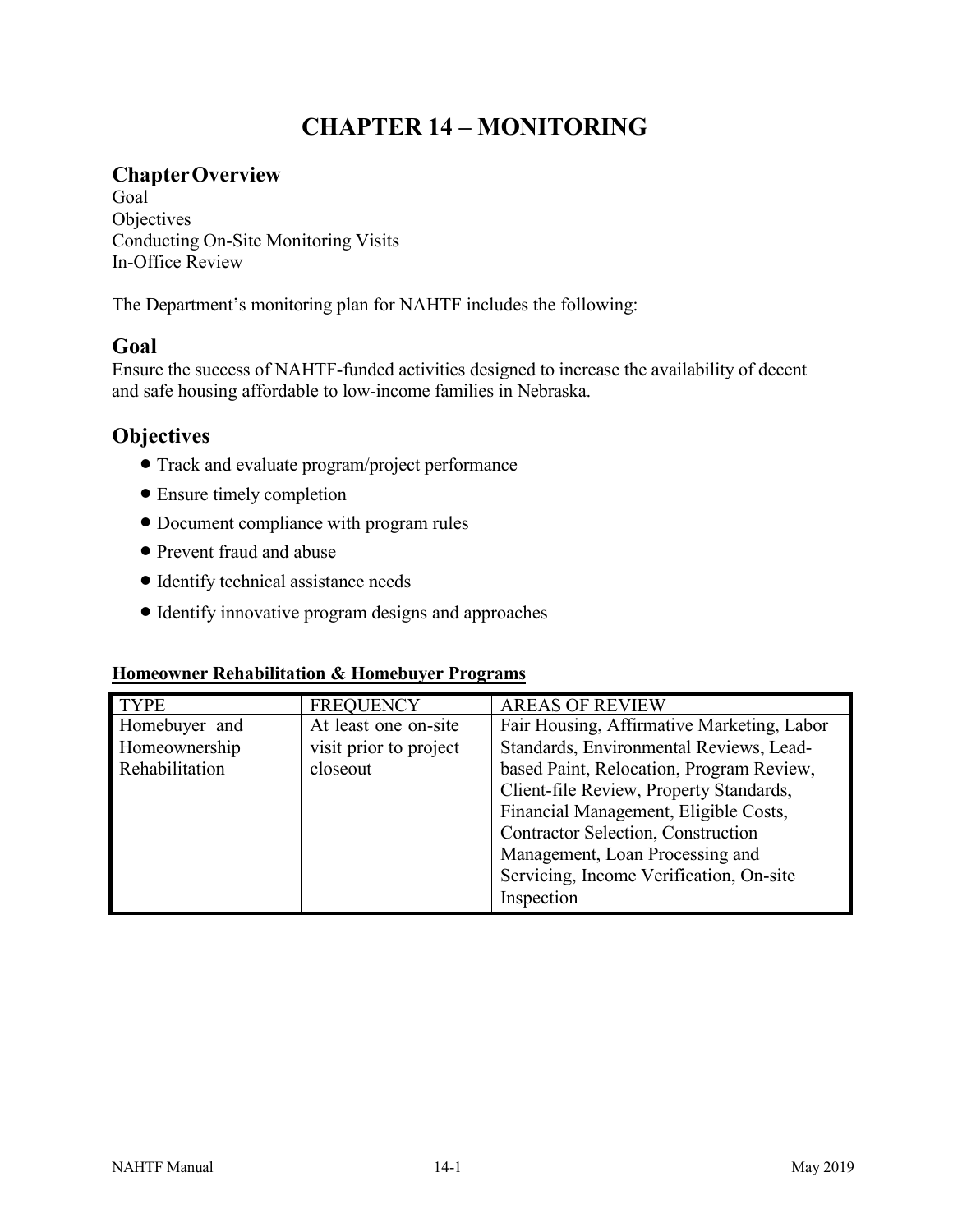#### **Rental Housing Projects**

| <b>TYPE</b>          | <b>FREQUENCY</b>                           | <b>AREAS OF REVIEW</b>                                            |
|----------------------|--------------------------------------------|-------------------------------------------------------------------|
| Rental – First Visit | At least one on-site                       | Fair Housing, Affirmative Marketing, Labor                        |
|                      | visit prior to project                     | Standards, Environmental Reviews, Lead-                           |
|                      | closeout                                   | based Paint, Relocation, Property Standards,                      |
|                      |                                            | Fair Housing Design Standards, Financial                          |
|                      |                                            | Management, Eligible Costs, Contractor                            |
|                      |                                            | Selection, Construction Management, On-                           |
|                      |                                            | site Inspection, Rent Requirements,                               |
|                      |                                            | Occupancy Requirements, Tenant Eligibility                        |
|                      |                                            | and Leases                                                        |
|                      |                                            |                                                                   |
|                      |                                            |                                                                   |
| <b>TYPE</b>          |                                            |                                                                   |
| $Rental - Ongoing$   | <b>FREQUENCY</b><br>During the length of a | <b>AREAS OF REVIEW</b><br>Property Standards, Fair Housing Design |
|                      | project's affordability                    | Standards, On-site Inspection, Rent                               |
|                      | period on-site reviews                     | Requirements, Occupancy Requirements,                             |
|                      | are done every year                        | Tenant Eligibility and Leases                                     |
|                      | for $25+$ unit projects;                   |                                                                   |
|                      | every two years for 5                      |                                                                   |
|                      | to 25 unit projects;                       |                                                                   |
|                      | and every three years                      |                                                                   |
|                      | for less than 5 unit                       |                                                                   |

### **RentalAffordabilityPeriods**

| <b>ACTIVITY</b>                                                       | <b>NAHTF INVESTMENT</b><br><b>PER UNIT</b> | <b>AFFORDABILITY</b><br><b>PERIOD</b> |
|-----------------------------------------------------------------------|--------------------------------------------|---------------------------------------|
| <b>Rehabilitation or acquisition</b><br>of existing structures        | $<$ \$15,000                               | 5 years                               |
| Rehabilitation or acquisition<br>of existing structures               | $$15,000 - $40,000$                        | 10 years                              |
| <b>Rehabilitation or Acquisition</b><br>of Existing Structures        | $>$ \$40,000                               | 15 years                              |
| <b>Refinance of</b><br><b>Rehabilitation Project</b>                  | <b>Any Amount</b>                          | 15 years                              |
| <b>New Construction, including</b><br><b>Acquisition of New Units</b> | <b>Any Amount</b>                          | 20 years                              |

### **ConductingOn-SiteMonitoringVisits**

On-site monitoring is a structured review conducted at the locations where project activities are being carried out or project records are being maintained.

The Department or its monitoring contractor will:

1. Call the NAHTF grantee to schedule a site-visit at least three weeks prior to visit.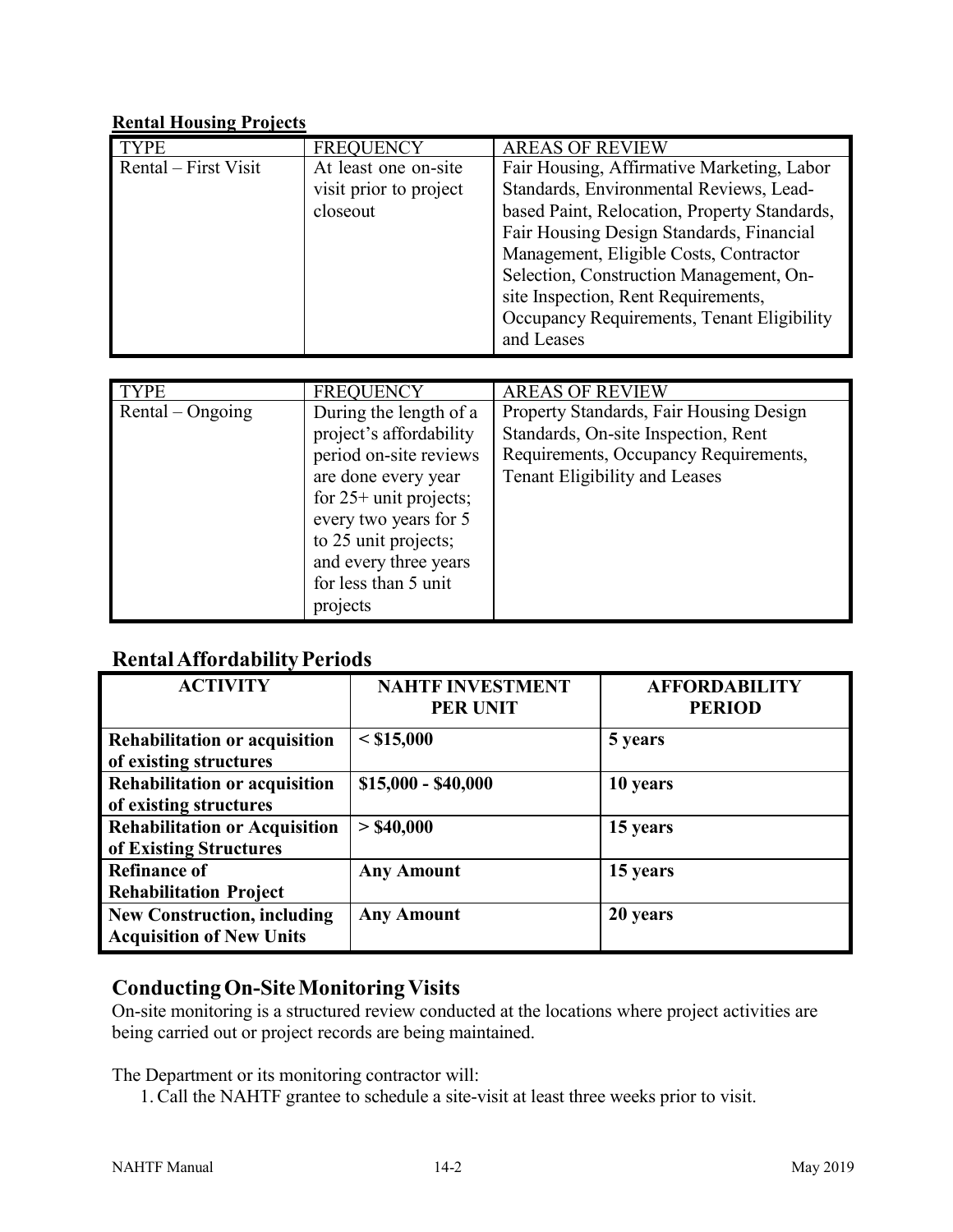- 2. Send a letter at least two weeks prior to visit confirming date and time, the checklists that will be used, and the people and files needed during the visit.
- 3. Conduct site-visit, review files, inspect property, complete checklists and write report.
- 4. Submit monitoring report to the grantee within 60 days of visit.
- 5. Review any follow-up documentation sent by the grantee addressing issues contained in the monitoring report.
- 6. Work with the grantee until monitoring has been cleared.

#### File Preparation

The Department expects the grantee to have all documents needed for review to be available at the site of the visit. All grant records must be maintained and under the control of the grantee.

The records must be readily accessible by the Department. Furthermore, all documentation should be well organized for easy review. The Department recommends basing the organization of grantee files on the monitoring checklists attached to this chapter.

#### Monitoring Report

The monitoring report issued to the grantee following a review contains the following as applicable:

- 1. Compliance areas reviewed, files reviewed, who conducted the review and the date it occurred;
- 2. A brief description of the specific statute, regulation or requirement examined;
- 3. The conclusion (i.e. Satisfactory Performance, Concern, Finding) and basis for the conclusion reached.
	- a. A Satisfactory Performance determination is a conclusion that the grantee is meeting its statutory and regulatory responsibilities.
	- b. A Concern raises an issue that does not involve a statute, regulation or requirement, but may involve a management suggestion or program improvement.
	- c. A Finding is a clear, specific and identifiable violation of a statute, regulation or requirement about which there is no question. The action normally requested is for the grantee to explain, within a 30-day period, what steps it will take to remedy and/or prevent a recurrence of the violation.

### **In-OfficeReview**

The Department's program representatives along with the Functional Area Specialists are always on the look out for red flags throughout the project from time of award to closeout and through the affordability periods. Additional on-site visits will be conducted if deemed necessary by the Department.

Rental projects are required to submit a Rental Housing Project Compliance Report by January 31st of each year during the affordability period documenting rents charged and income of occupants.